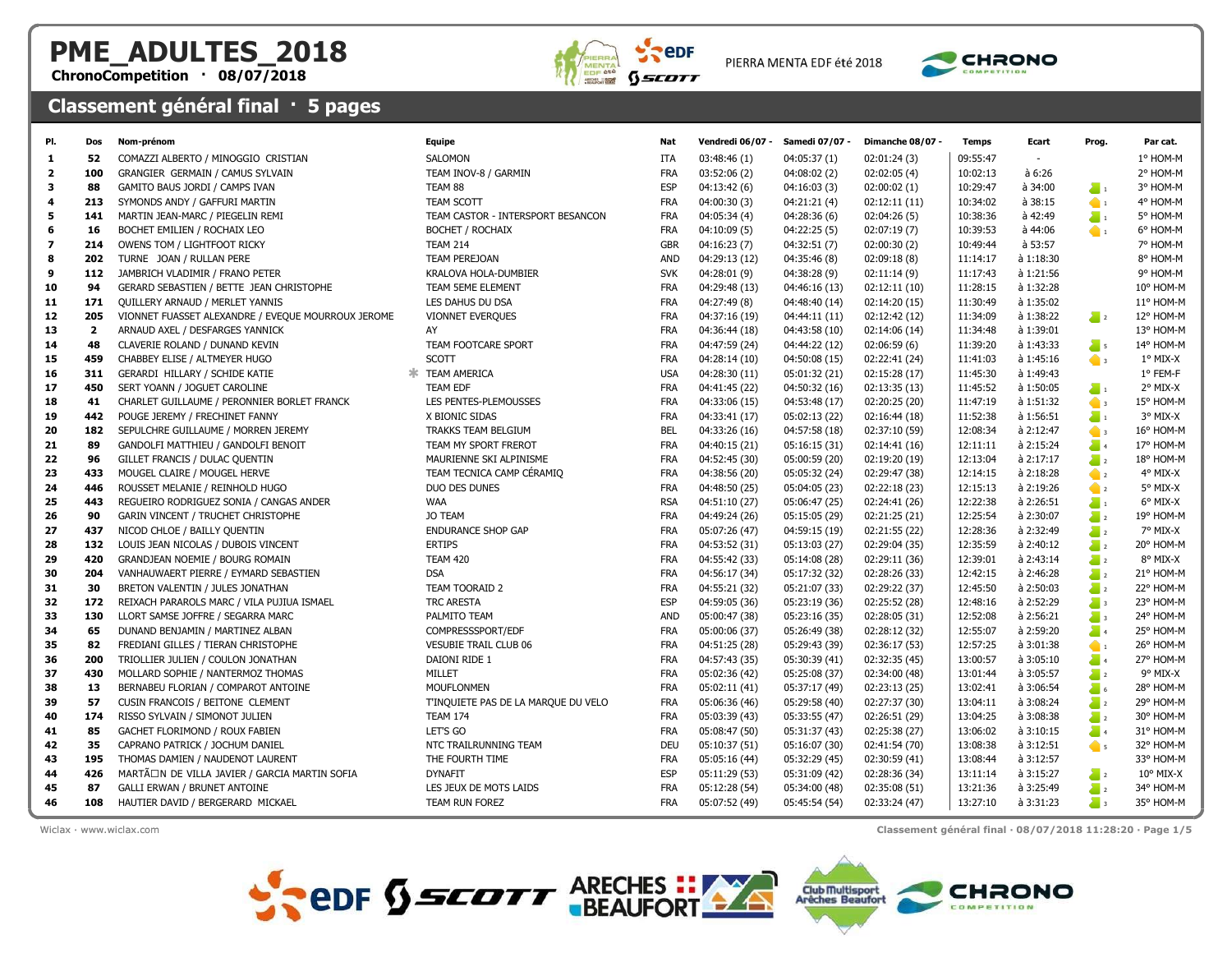

| 70 | 302 | BIDAULT LUCIE / MUNNIA ESTELLE                 | ж | TEAM 302                                   | FRA        | 05:50:57 (107) | 05:51:58 (61)  | 02:46:55(77)                                              | 14:29:50 | à 4:34:03 | $\frac{1}{2}$ 3            | 2° FEM-F           |
|----|-----|------------------------------------------------|---|--------------------------------------------|------------|----------------|----------------|-----------------------------------------------------------|----------|-----------|----------------------------|--------------------|
| 71 | 138 | MARTIN NICOLAS / MARTIN BENOIT                 |   | <b>MARTIN BROTHERS 74</b>                  | <b>FRA</b> | 05:35:27 (76)  | 06:13:21 (74)  | 02:45:26 (73)                                             | 14:34:14 | à 4:38:27 | $\sum_{i=1}^{n} S_i$       | 54° HOM-M          |
| 72 | 110 | JACOUD STEPHANE / BOUCHET KEVIN                |   | TEAM PILAT 42                              | <b>FRA</b> | 05:43:21 (91)  | 06:17:10 (81)  | 02:38:21 (64)                                             | 14:38:52 | à 4:43:05 | $\sum_{i=1}^{n} a_i$       | 55° HOM-M          |
| 73 | 145 | MAYER OLIVIER / ROOS FABRICE                   |   | TELEFERIK RACING TEAM                      | <b>FRA</b> | 05:28:46 (69)  | 06:16:44 (79)  | 02:54:13 (95)                                             | 14:39:43 | à 4:43:56 | $\sum_{i=1}^{n}$           | 56° HOM-M          |
| 74 | 148 | MEZIERE XAVIER / MENIGOT FRANCOIS              |   | 76 POWER                                   | <b>FRA</b> | 05:42:45 (88)  | 06:16:33 (78)  | 02:42:33 (71)                                             | 14:41:51 | à 4:46:04 | $\sum_{i=1}^{n}$           | 57° HOM-M          |
| 75 | 53  | CORREIA SERGE / BOUYGUES JEREMY                |   | DAIONI RIDE 3                              | <b>FRA</b> | 05:41:53 (85)  | 06:16:16 (77)  | 02:47:19 (79)                                             | 14:45:28 | à 4:49:41 | $\sum_{n=1}^{\infty}$ 3    | 58° HOM-M          |
| 76 | 105 | GUICHARD YANNICK / HENAFF VINCENT              |   | GAM EM27                                   | <b>FRA</b> | 05:42:33 (87)  | 06:13:58 (75)  | 02:49:56 (87)                                             | 14:46:27 | à 4:50:40 | $\sum_{i=1}^{n}$           | 59° HOM-M          |
| 77 | 117 | LAFON JONATHAN / LALO FREDERIC                 |   | TEAM OTB12                                 | <b>FRA</b> | 05:40:08 (83)  | 06:18:38 (84)  | 02:50:06 (88)                                             | 14:48:52 | à 4:53:05 | $\sum_{i=1}^{n}$           | 60° HOM-M          |
| 78 | 27  | BOURGOIS GAETAN / MICHELIN OLIVIER             |   | TERRE DE RUNNING ALBE / CSO                | <b>FRA</b> | 05:47:02 (101) | 06:15:31 (76)  | 02:47:29 (80)                                             | 14:50:02 | à 4:54:15 | $\sum_{i=1}^{n}$           | 61° HOM-M          |
| 79 | 152 | MORERA DAVID / GODAYOL PUJOL JORDI             |   | U.E.VIC                                    | <b>ESP</b> | 05:25:15(65)   | 06:18:07 (83)  | 03:08:34 (133)                                            | 14:51:56 | à 4:56:09 | $\bullet$ 5                | 62° HOM-M          |
| 80 | 186 | SOREL JEREMY / CATTEAU JEREMIE                 |   | LES CHAMOIS DU LAC BLEU 2                  | <b>FRA</b> | 05:47:51 (102) | 06:24:02 (88)  | 02:41:26 (69)                                             | 14:53:19 | à 4:57:32 | $\overline{\phantom{a}}$ 8 | 63° HOM-M          |
| 81 | 431 | MONCANY JONATHAN / JACQUET MANON               |   | LES LOULOUS DU SMAC                        | <b>FRA</b> | 05:47:52 (103) | 06:18:46 (85)  | 02:49:41 (86)                                             | 14:56:19 | à 5:00:32 | $\sum_{i=1}^{n}$           | $16^{\circ}$ MIX-X |
| 82 | 37  | CHABOUD STEPHANE / SCHAFFNER MICHEL            |   | <b>EIGER TEAM</b>                          | <b>FRA</b> | 05:45:26 (96)  | 06:24:42 (89)  | 02:47:10 (78)                                             | 14:57:18 | à 5:01:31 | $\sum_{i=1}^{n}$           | 64° HOM-M          |
| 83 | 17  | <b>BODIE BRICE / LUYTON VINCENT</b>            |   | <b>LAFUMA MOBILIER</b>                     | <b>FRA</b> | 05:48:34 (104) | 06:23:04 (86)  | 02:46:23 (76)                                             | 14:58:01 | à 5:02:14 | $\sum_{i=1}^{n}$           | 65° HOM-M          |
| 84 | 101 | GRESSLER DAMIEN / MALFROY LOUIS                |   | <b>JURALSACE</b>                           | <b>FRA</b> | 05:52:52 (109) | 06:28:12 (93)  | 02:37:49 (62)                                             | 14:58:53 | à 5:03:06 | $\sum_{n=1}^{\infty} 12$   | 66° HOM-M          |
| 85 | 19  | BONTEMPS ANTHONY / TOUSSAINT STEPHANE          |   | <b>CERAMIO POWER</b>                       | <b>FRA</b> | 06:03:43 (123) | 06:26:08 (91)  | 02:30:44 (40)                                             | 15:00:35 | à 5:04:48 | $\frac{1}{2}$ 18           | 67° HOM-M          |
| 86 | 28  | BRADU BENJAMIN / BRADU THOMAS                  |   | <b>BRADU BIDE</b>                          | FRA        | 05:43:36 (92)  | 06:28:39 (95)  | 02:49:15 (85)                                             | 15:01:30 | à 5:05:43 | $\sum_{i=1}^{n}$           | 68° HOM-M          |
| 87 | 306 | DEQUIDT CELINE / DECORSE GAELLE                |   | <b>LES DAHUS</b>                           | <b>FRA</b> | 05:44:01 (94)  | 06:29:14 (96)  | 02:48:18 (83)                                             | 15:01:33 | à 5:05:46 | $\sum_{i=1}^{n}$           | 3° FEM-F           |
| 88 | 164 | PINELLI STEVE / COLLART CLEMENT                |   | GIUSEPPE ET GIACOMO / SO TRAIL LYON        | <b>FRA</b> | 05:32:47 (73)  | 06:34:32 (101) | 02:56:31 (105)                                            | 15:03:50 | à 5:08:03 | $\bullet$ 4                | 69° HOM-M          |
| 89 | 461 | NICOLAS SEBSTIEN / LEBRUN ALEXANDRA            |   | <b>TEAM 461</b>                            | <b>FRA</b> | 05:46:04 (97)  | 06:26:28 (92)  | 02:54:53 (96)                                             | 15:07:25 | à 5:11:38 | $\sum_{i=1}^{n}$           | $17^{\circ}$ MIX-X |
| 90 | 55  | COUILLET MATHIEU / DUVERT DAVID                |   | <b>LES MACONNAIS</b>                       | <b>FRA</b> | 05:46:22 (98)  | 06:35:53 (102) | 02:48:50 (84)                                             | 15:11:05 | à 5:15:18 | $\sum_{i=1}^{n} x_i$       | 70° HOM-M          |
| 91 | 158 | ODOUL JEROME / MISKO WILFRIED                  |   | <b>LES TOCARDS</b>                         | <b>FRA</b> | 05:38:27 (80)  | 06:47:24 (117) | 02:47:50 (81)                                             | 15:13:41 | à 5:17:54 | $\frac{1}{2}$ 10           | 71° HOM-M          |
| 92 | 122 | LE NORCY REMY / LE NORCY PIERRICK              |   | APREMONT                                   | <b>FRA</b> | 05:51:46 (108) | 06:16:54 (80)  | 03:08:19 (132)                                            | 15:16:59 | à 5:21:12 | $\sqrt{7}$                 | 72° HOM-M          |
| 93 | 111 | JACQUEMETTAZ CHRISTOPHE / VOUILLAMOZ ALEXANDRE |   | TEAM LA TRACE                              | SUI        | 05:50:33 (105) | 06:30:01 (97)  | 02:56:48 (107)                                            | 15:17:22 | à 5:21:35 | $\sum_{i=1}^{n}$           | 73° HOM-M          |
| 94 | 421 | GROSS PIA / BIRKHOFER MARTIN                   |   | MAMMUT LOCAL HEROES                        | <b>DEU</b> | 06:04:29 (125) | 06:17:46 (82)  | 02:55:18 (99)                                             | 15:17:33 | à 5:21:46 | $\sum_{i=1}^{n}$           | $18^{\circ}$ MIX-X |
| 95 | 107 | GUITON CYRILLE / DOUSSOT MARC                  |   | <b>TEAM 107</b>                            | <b>FRA</b> | 05:52:58 (110) | 06:33:22 (100) | 02:53:04 (93)                                             | 15:19:24 | à 5:23:37 | $\sum_{i=1}^{n}$           | 74° HOM-M          |
| 96 | 458 | COUDURIER DELPHINE / DAUSSIN JULIEN            |   | LES MOUDUGENOUX                            | <b>FRA</b> | 05:46:49 (100) | 06:37:01 (103) | 02:57:06 (108)                                            | 15:20:56 | à 5:25:09 | $\overline{\phantom{a}}$ 3 | $19^{\circ}$ MIX-X |
| 97 | 454 | TRAMIER DELPHINE / BONNEFOY FRANCOIS           |   | LES VILLARAINS TERRE DE RUNNING ALBERTVILL | <b>FRA</b> | 06:01:46 (118) | 06:23:27 (87)  | 02:56:08 (102)                                            | 15:21:21 | à 5:25:34 | $\overline{\phantom{a}}$ 3 | $20^\circ$ MIX-X   |
| 98 | 64  | DORNIER CHARLES / DORNIER MAXIME               |   | TEAM CLOS DES VINS D'AMOUR                 | <b>FRA</b> | 05:38:15 (79)  | 06:42:33 (111) | 03:05:25 (127)                                            | 15:26:13 | à 5:30:26 | $\bullet$ 3                | 75° HOM-M          |
|    |     |                                                |   |                                            |            |                |                |                                                           |          |           |                            |                    |
|    |     | Wiclax · www.wiclax.com                        |   |                                            |            |                |                | Classement général final · 08/07/2018 11:28:21 · Page 2/5 |          |           |                            |                    |

| PI. | <b>Dos</b> | Nom-prénom                                       | Equipe                        | <b>Nat</b> | Vendredi 06/07 - | Samedi 07/07 - | Dimanche 08/07 - | Temps    | Ecart         | Prog.                    | Par cat.           |
|-----|------------|--------------------------------------------------|-------------------------------|------------|------------------|----------------|------------------|----------|---------------|--------------------------|--------------------|
| 47  | 93         | GAYDON CEDRIC / RONGER DAVID                     | TEAM FENDANT LA BISE          | <b>FRA</b> | 05:16:48 (57)    | 05:42:27 (51)  | 02:30:29 (39)    | 13:29:44 | à 3:33:57     | $\sum_{i=1}^{n}$         | 36° HOM-M          |
| 48  | 84         | FUMO HELIO / REIS SILVA MIGUEL                   | TEAM 84                       | <b>POR</b> | 05:01:47 (40)    | 05:53:43 (64)  | 02:35:14 (52)    | 13:30:44 | à 3:34:57     | $\sum_{i=1}^{n}$         | 37° HOM-M          |
| 49  | 135        | MARCHAL NICOLAS / MANSUY ADRIEN                  | TEAM HAUTES VOSGES            | <b>FRA</b> | 05:06:21 (45)    | 05:48:05 (57)  | 02:36:58 (57)    | 13:31:24 | à 3:35:37     | $\sum_{i=1}^{n}$         | 38° HOM-M          |
| 50  | 192        | TALOUD JEAN-FRANCOIS / TALOUD PIERRE-YVES        | <b>TEAM'TALOUD</b>            | <b>FRA</b> | 05:11:05 (52)    | 05:44:31 (52)  | 02:39:16 (65)    | 13:34:52 | à 3:39:05     | $\sum_{i=1}^{n}$         | 39° HOM-M          |
| 51  | 178        | ROMAGNE FREDDY / GIRARD SYLVAIN                  | <b>LES VERTACOPAINS</b>       | <b>FRA</b> | 05:26:59 (68)    | 05:40:32 (50)  | 02:33:07 (46)    | 13:40:38 | à 3:44:51     | $\sum_{i=1}^{n}$         | 40° HOM-M          |
| 52  | 434        | MUGNIER LOIC / CRETTON MORGANE                   | TEAM TALON D'ACHILLE          | <b>FRA</b> | 05:19:14 (60)    | 05:32:02 (44)  | 02:50:50 (89)    | 13:42:06 | à 3:46:19     | $\bullet$ 4              | $11^{\circ}$ MIX-X |
| 53  | 38         | CHAMIOT MAITRAL KEVIN / BOSON JOHAN              | <b>LES STACHUS</b>            | <b>FRA</b> | 05:39:11 (81)    | 05:32:51 (46)  | 02:31:09 (42)    | 13:43:11 | à 3:47:24     | $\sum_{i=1}^{n}$         | 41° HOM-M          |
| 54  | 36         | CASTAGNETTI FLORIAN / RUIVET PHILIPPE            | LA TRAILBU74                  | <b>FRA</b> | 05:20:39 (62)    | 05:53:10 (63)  | 02:36:34 (56)    | 13:50:23 | à 3:54:36     | $\sum_{i=1}^{n}$         | 42° HOM-M          |
| 55  | 415        | DOBERT STEEVE / MUGNIER PEGGY                    | <b>LES LOULOUS</b>            | <b>FRA</b> | 05:18:29 (59)    | 05:54:58 (65)  | 02:37:02 (58)    | 13:50:29 | à 3:54:42     | $\sum_{i=1}^{n}$         | 12° MIX-X          |
| 56  | 401        | ALGLAVE DAPHNE / GUIBERT CLEMENT                 | MARMOUSET CHIPE UNE POMME     | <b>FRA</b> | 05:32:39 (72)    | 05:46:44 (55)  | 02:31:30 (43)    | 13:50:53 | à 3:55:06     | $\sum_{i=1}^{n}$         | 13° MIX-X          |
| 57  | 142        | MASCOT FRANCK-EMMANUEL / LAPALUS JEAN-CHRISTOPHE | <b>TEAM 142</b>               | <b>FRA</b> | 05:25:20 (66)    | 05:51:10 (60)  | 02:37:35 (60)    | 13:54:05 | à 3:58:18     | $\sum_{i=1}^{n}$         | 43° HOM-M          |
| 58  | 170        | PROTEAU YOANN / CHAFFARD ROLAND                  | CA VA RIEN MAL                | <b>FRA</b> | 05:34:49 (74)    | 05:44:53 (53)  | 02:37:43 (61)    | 13:57:25 | à 4:01:38     | $\sum_{i=1}^{n}$         | 44° HOM-M          |
| 59  | 155        | MOUGIN STEPHANE / SCHNEIDER NICOLAS              | <b>BIGOODY TEAM</b>           | <b>FRA</b> | 05:35:00 (75)    | 05:50:57 (59)  | 02:32:02 (44)    | 13:57:59 | à 4:02:12     | $\sum_{i=1}^{n}$         | 45° HOM-M          |
| 60  | 163        | PERRIN ANTHONY / CHEVRIER MATHIEU                | TERRE DE RUNNING ALBERTVILLE  | <b>FRA</b> | 05:24:55 (64)    | 05:57:28 (66)  | 02:37:53 (63)    | 14:00:16 | à 4:04:29     | $\sum_{i=1}^{n}$         | 46° HOM-M          |
| 61  | 128        | LENOURRY GERALD / REGNIER JOHANN                 | <b>DIJON SINGLETRACK</b>      | <b>FRA</b> | 05:14:45 (55)    | 06:11:02 (73)  | 02:36:24 (54)    | 14:02:11 | à 4:06:24     | $\sum_{i=1}^{n}$         | 47° HOM-M          |
| 62  | 109        | HENRY GUILLAUME / DUBOST THOMAS                  | TEAM CHAMOIS DU LAC BLEU      | <b>FRA</b> | 05:19:58 (61)    | 06:06:51 (69)  | 02:41:25 (68)    | 14:08:14 | à 4:12:27     | $\sum_{i=1}^{n}$         | 48° HOM-M          |
| 63  | 18         | BONETTI CARLO / BARUDONI NICOLA                  | TEAMGOTTHARDSKIMO CIRONI      | SUI        | 05:23:33 (63)    | 06:09:43 (70)  | 02:36:27 (55)    | 14:09:43 | à 4:13:56     | $\sum_{i=1}^{n}$         | 49° HOM-M          |
| 64  | 447        | ROUX ANNE-LAURE / CROUSAZ ADRIEN                 | <b>TEAM 447</b>               | <b>FRA</b> | 05:30:58 (71)    | 05:59:35 (68)  | 02:40:36 (67)    | 14:11:09 | à 4:15:22     | $\sum_{i=1}^{n}$         | 14° MIX-X          |
| 65  | 31         | BRETON-BRASSARD MARC / MONPEZAT QUENTIN          | <b>TACOS CREW</b>             | <b>FRA</b> | 05:46:32 (99)    | 05:49:47 (58)  | 02:35:01 (50)    | 14:11:20 | à 4:15:33     | $\sum_{i=1}^{n}$         | 50° HOM-M          |
| 66  | 209        | ZANONI JEAN-PHILIPPE / PACZKA SEBASTIEN          | <b>TEAM 209</b>               | <b>FRA</b> | 05:26:13 (67)    | 06:10:43 (72)  | 02:34:53 (49)    | 14:11:49 | à 4:16:02     | $\sum_{i=1}^{n} S_i$     | 51° HOM-M          |
| 67  | 129        | LENZ BRUNO / CEDAT BRUNO                         | PATRY SPORTING CLUB           | <b>FRA</b> | 05:17:29 (58)    | 06:10:06 (71)  | 02:45:22 (72)    | 14:12:57 | à 4:17:10     |                          | 52° HOM-M          |
| 68  | 6          | BALLY STEVE / VASSEUR NICOLAS                    | AU DESSUS C EST LE SOLEIL !!! | <b>FRA</b> | 05:37:08 (78)    | 05:47:10 (56)  | 02:51:37 (92)    | 14:15:55 | à 4:20:08     | $\bullet$ 5              | 53° HOM-M          |
| 69  | 460        | LACORDAIRE LUCIE / GAILLARD JEREMIE              | TEAM 460                      | <b>FRA</b> | 05:43:13 (90)    | 05:58:13 (67)  | 02:40:12 (66)    | 14:21:38 | à 4:25:51     | $\sum_{i=1}^{n}$         | 15° MIX-X          |
| 70  | 302        | BIDAULT LUCIE / MUNNIA ESTELLE                   | <b>* TEAM 302</b>             | <b>FRA</b> | 05:50:57 (107)   | 05:51:58 (61)  | 02:46:55 (77)    | 14:29:50 | à 4:34:03     | $\sum_{i=1}^{n}$         | 2° FEM-F           |
| 71  | 138        | MARTIN NICOLAS / MARTIN BENOIT                   | MARTIN BROTHERS 74            | <b>FRA</b> | 05:35:27 (76)    | 06:13:21 (74)  | 02:45:26 (73)    | 14:34:14 | à 4:38:27     | $\sum_{i=1}^{n}$         | 54° HOM-M          |
| 72  | 110        | JACOUD STEPHANE / BOUCHET KEVIN                  | TEAM PILAT 42                 | <b>FRA</b> | 05:43:21 (91)    | 06:17:10 (81)  | 02:38:21 (64)    | 14:38:52 | à 4:43:05     | $\sum_{i=1}^{n} a_i$     | 55° HOM-M          |
| 73  | 145        | MAYER OLIVIER / ROOS FABRICE                     | TELEFERIK RACING TEAM         | <b>FRA</b> | 05:28:46 (69)    | 06:16:44 (79)  | 02:54:13 (95)    | 14:39:43 | à 4:43:56     | $\sum_{i=1}^{n} z_i$     | 56° HOM-M          |
| 74  | 148        | MEZIERE XAVIER / MENIGOT FRANCOIS                | 76 POWER                      | <b>FRA</b> | 05:42:45 (88)    | 06:16:33 (78)  | 02:42:33 (71)    | 14:41:51 | à 4:46:04     | $\sum_{i=1}^{n}$         | 57° HOM-M          |
| 75  | 53         | CORREIA SERGE / BOUYGUES JEREMY                  | DAIONI RIDE 3                 | <b>FRA</b> | 05:41:53 (85)    | 06:16:16 (77)  | 02:47:19 (79)    | 14:45:28 | à 4:49:41     | $\sum_{i=1}^{n}$         | 58° HOM-M          |
| 76  | 105        | GUICHARD YANNICK / HENAFF VINCENT                | GAM EM27                      | <b>FRA</b> | 05:42:33 (87)    | 06:13:58 (75)  | 02:49:56 (87)    | 14:46:27 | à 4:50:40     | $\sum_{i=1}^{n}$         | 59° HOM-M          |
| 77  | 117        | LAFON JONATHAN / LALO FREDERIC                   | TEAM OTB12                    | <b>FRA</b> | 05:40:08 (83)    | 06:18:38 (84)  | 02:50:06 (88)    | 14:48:52 | à 4:53:05     | $\sum_{i=1}^{n}$         | 60° HOM-M          |
| 78  | 27         | BOURGOIS GAETAN / MICHELIN OLIVIER               | TERRE DE RUNNING ALBE / CSO   | <b>FRA</b> | 05:47:02 (101)   | 06:15:31 (76)  | 02:47:29 (80)    | 14:50:02 | à 4:54:15     | $\sum_{i=1}^{n}$         | 61° HOM-M          |
| 79  | 152        | MORERA DAVID / GODAYOL PUJOL JORDI               | U.E.VIC                       | <b>ESP</b> | 05:25:15 (65)    | 06:18:07 (83)  | 03:08:34 (133)   | 14:51:56 | à 4:56:09     | $\bullet$ 5              | 62° HOM-M          |
| 80  | 186        | SOREL JEREMY / CATTEAU JEREMIE                   | LES CHAMOIS DU LAC BLEU 2     | <b>FRA</b> | 05:47:51 (102)   | 06:24:02 (88)  | 02:41:26 (69)    | 14:53:19 | à 4:57:32     | $\sum_{i=1}^{n} s_i$     | 63° HOM-M          |
| 81  | 431        | MONCANY JONATHAN / JACOULET MANON                | LES LOUI OUS DU SMAC          | <b>FRA</b> | 05:47:52(103)    | 06:18:46(85)   | 02:49:41(86)     | 14:56:19 | $A = 5:00:32$ | $\overline{\phantom{a}}$ | 16° MIX-X          |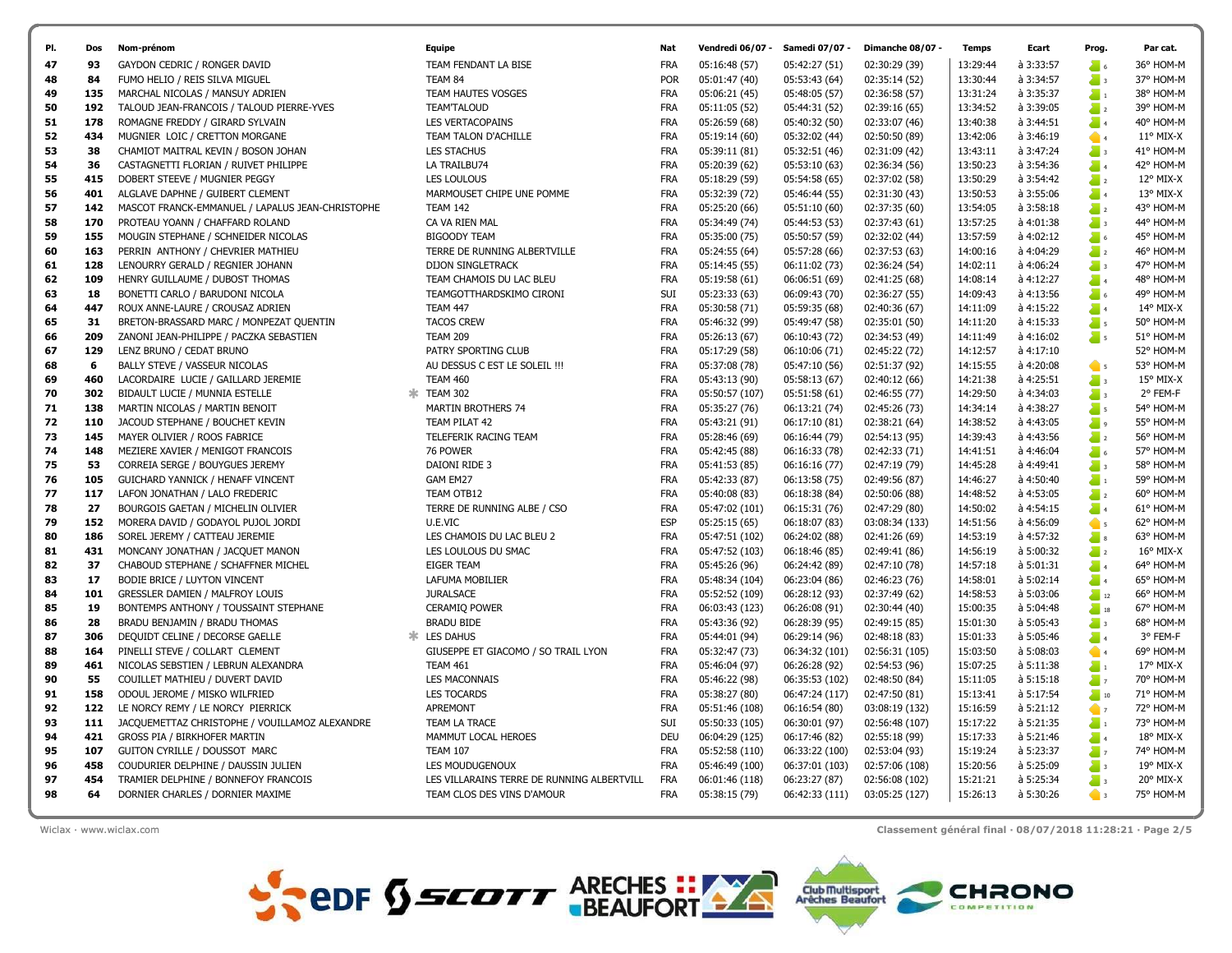

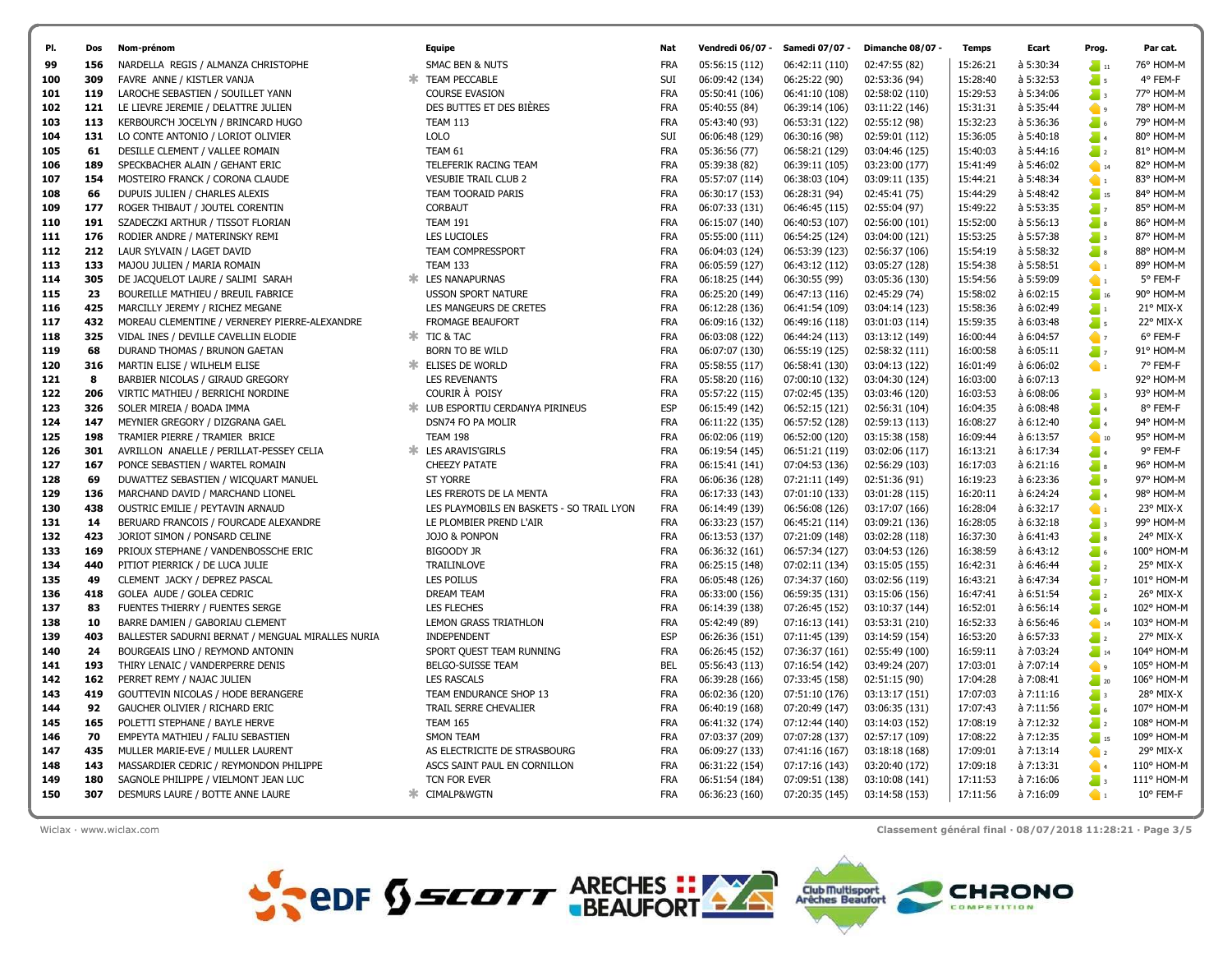

Wiclax · www.wiclax.com Classement général final · 08/07/2018 11:28:22 · Page 4/5

| 170 | з   | AUBIN SEBASTIEN / GRUNWALD ARTHUR         | TEAM "LES BONS MAYENNAIS"               | <b>FRA</b> | 06:47:44 (178) | 07:52:05 (178 |
|-----|-----|-------------------------------------------|-----------------------------------------|------------|----------------|---------------|
| 171 | 451 | SOHET ALEXIA / GRELET RENAUD              | <b>TEAM 451</b>                         | <b>BEL</b> | 06:57:50 (200) | 07:47:16 (172 |
| 172 | 199 | TREGAN LOIC / TREGAN BENJAMIN             | <b>GO TREGAN</b>                        | <b>FRA</b> | 06:59:20 (203) | 07:46:46 (171 |
| 173 | 73  | FALCY TRISTAN / FALCY JEAN-PIERRE         | <b>FALCY EN VADROUILLE</b>              | <b>FRA</b> | 06:57:05 (197) | 07:58:19 (188 |
| 174 | 76  | FAYOLLE ARNAUD / CAMBON GUILLAUME         | <b>LES BRONZES</b>                      | <b>FRA</b> | 06:55:37 (188) | 08:01:03 (190 |
| 175 | 81  | FOURTANIER LUDOVIC / CRAPART LAURENT      | KOALA#1                                 | FRA        | 06:57:02 (194) | 07:58:16 (187 |
| 176 | 139 | MARTIN JEAN-PHILIPPE / EDEL PHILIPPE      | J2P                                     | <b>FRA</b> | 06:58:17 (201) | 07:57:39 (184 |
| 177 | 404 | BATICLE QUENTIN / LETOUBLON SALOME        | PLUS FORT QUE LE BEAUFORT               | <b>FRA</b> | 07:07:01 (215) | 07:41:45 (168 |
| 178 | 22  | BOUCHET THIERRY / GUICHARD MICHEL         | TRAIL ET DEFIS SPORTIFS                 | FRA        | 06:41:25 (173) | 08:05:43 (196 |
| 179 | 308 | FAVARIO JULIE / DESSEUX CECILE            | * TEAMTOP'IC                            | <b>FRA</b> | 06:53:16 (186) | 08:04:16 (193 |
| 180 | 201 | TROLONG-BAILLY GUILLAUME / MOLLIEX JEROME | THENESOL ATTACK                         | <b>FRA</b> | 06:49:11 (180) | 07:57:11 (182 |
| 181 | 116 | LAFFAY VINCENT / VOLCK JEROME             | <b>DESBOSSESETDESBULLES</b>             | <b>FRA</b> | 07:03:51 (211) | 07:58:06 (185 |
| 182 | 187 | SOUBRIER BERTRAND / JACOBELLI THIBAUT     | IBEX                                    | FRA        | 06:41:09 (171) | 07:22:24 (150 |
| 183 | 5   | BAI NICOLAS / BAI JEROME                  | LA FACE B                               | <b>FRA</b> | 07:02:11 (206) | 07:54:46 (180 |
| 184 | 211 | NOCQS GREGORY / SERENT PASCAL             | <b>TEAM 211</b>                         | <b>FRA</b> | 06:57:20 (198) | 07:57:15 (183 |
| 185 | 75  | FAVRE LAURENT / LOSSERAND GILLES          | TEAM 75                                 | <b>FRA</b> | 06:35:56 (159) | 08:05:57 (197 |
| 186 | 161 | PAVILLET JULIEN / FABIEN SIMON            | IN THE GUIDOS WE TRUST                  | FRA        | 06:32:05 (155) | 08:13:58 (204 |
| 187 | 140 | MARTIN FLORENT / WALLIN KRISTOFFER        | <b>RICKY &amp; KRISPROLLS</b>           | <b>FRA</b> | 07:20:45 (232) | 07:55:20 (181 |
| 188 | 449 | SAMMUT MAGALI / GELE FRANCK               | <b>TEAM 449</b>                         | FRA        | 07:26:55 (237) | 07:39:36 (164 |
| 189 | 91  | GARRIGUE ANTOINE / FRAYSSE VINCENT        | TEAM PISTOLEROS                         | <b>FRA</b> | 07:03:41 (210) | 07:49:07 (173 |
| 190 | 71  | ESCORZA MAXIME / BEAUFILS DAMIEN          | <b>LES GREMLINS</b>                     | <b>FRA</b> | 07:09:58 (220) | 08:11:56 (201 |
| 191 | 114 | LABAT SYLVAIN / LABAT SEBASTIEN           | <b>LABAT'S BROTHERS</b>                 | <b>FRA</b> | 07:09:31 (219) | 07:50:48 (175 |
| 192 | 323 | THIVEL ELODIE / HOPPENOT BIBLIS           | <b>* LES GAZELLES - SO TRAIL LYON !</b> | FRA        | 06:57:42 (199) | 07:58:11 (186 |
| 193 | 58  | DALIGAND ANTOINE / BOURRIGAUD FABIEN      | <b>RUNTRAVEL</b>                        | FRA        | 06:56:12 (189) | 08:02:55 (192 |
| 194 | 184 | SERRA LIONEL / CORDROC'H MATTHIEU         | LES BOBS                                | <b>FRA</b> | 06:50:56 (183) | 08:19:46 (208 |
| 195 | 40  | CHARDON JULIEN / CHARDON NICOLAS          | LES CHARDONS ARDENTS                    | <b>FRA</b> | 06:57:03 (195) | 08:16:26 (207 |
| 196 | 408 | BLAYO CHRISTOPHE / GODART MARIE           | <b>WOW TEAM</b>                         | FRA        | 06:47:59 (179) | 08:13:54 (203 |
| 197 | 67  | DUPUIS MAXIME / PERRODO FRANCK            | LES FLYING SANGLIERS                    | FRA        | 07:17:38 (227) | 08:07:43 (198 |
| 198 | 455 | VIGNE ANNA / COSTE JEROME                 | LES ARDECHOIS                           | <b>FRA</b> | 07:04:04 (212) | 08:19:59 (209 |
| 199 | 422 | <b>GUILLOT MIKE / GAUTHIER VIRGINIE</b>   | <b>CTC'S BOAR</b>                       | <b>FRA</b> | 07:20:05 (229) | 08:04:19 (194 |

| PI. | Dos | Nom-prénom                                | Equipe                         | Nat        | Vendredi 06/07 - | Samedi 07/07   | Dimanche 08/07 | <b>Temps</b> | Ecart       | Prog.                                                | Par cat.   |
|-----|-----|-------------------------------------------|--------------------------------|------------|------------------|----------------|----------------|--------------|-------------|------------------------------------------------------|------------|
| 151 | 86  | NOMBRU VINCENT / GARELLI CEDRIC           | <b>TEAM TARINS</b>             | <b>FRA</b> | 06:41:01 (169)   | 07:20:37 (146) | 03:10:38 (145) | 17:12:16     | à 7:16:29   |                                                      | 112° HOM-M |
| 152 | 26  | BOURGEOIS OLIVIER / MAILLARD SEBASTIEN    | LES BISOUSNOURS                | <b>FRA</b> | 06:41:07 (170)   | 07:28:51 (155) | 03:09:59 (139) | 17:19:57     | à 7:24:10   | $\sum_{i=1}^{n}$                                     | 113° HOM-M |
| 153 | 98  | GODINEAU EDOUARD / GENIN FREDERIC         | ZE DIDGIPY                     | <b>FRA</b> | 06:34:45 (158)   | 07:29:30 (156) | 03:16:10 (160) | 17:20:25     | à 7:24:38   | $\sum_{i=1}^{n}$                                     | 114° HOM-M |
| 154 | 188 | SOULLIERE JULIEN / DRUELLE ARNAUD         | ZAPOI                          | <b>FRA</b> | 06:40:09 (167)   | 07:22:37 (151) | 03:18:55 (169) | 17:21:41     | à 7:25:54   | $\bullet$                                            | 115° HOM-M |
| 155 | 441 | PORTES ANNABELLE / GARDIN DAVID           | <b>TEAM 441</b>                | <b>FRA</b> | 06:38:16 (164)   | 07:27:21 (153) | 03:19:02 (170) | 17:24:39     | à 7:28:52   | $\sum_{i=1}^{n}$                                     | 30° MIX-X  |
| 156 | 79  | FOSTINELLI PHILIPPE / LAVIGNE CYRIL       | <b>TERRIL'TEAM</b>             | <b>FRA</b> | 06:26:30 (150)   | 07:40:58 (166) | 03:17:18 (167) | 17:24:46     | à 7:28:59   | $\sum_{i=1}^{n}$                                     | 116° HOM-M |
| 157 | 179 | ROUTIER ANTHONY / FELTEN OLIVIER          | <b>TEAM 179</b>                | <b>FRA</b> | 06:37:04 (162)   | 07:38:12 (162) | 03:09:59 (140) | 17:25:15     | à 7:29:28   | $\sum_{i=1}^{n}$                                     | 117° HOM-M |
| 158 | 312 | HANROT HELENE / PELLIGRINI TANIA          | <b>TEAM CASTORE</b>            | <b>FRA</b> | 06:24:10 (146)   | 07:42:33 (169) | 03:22:18 (175) | 17:29:01     | à 7:33:14   |                                                      | 11° FEM-F  |
| 159 | 9   | BARBIERA STEPHAN / GUSTINELLI GILLES      | TOURRETTES ESPRIT TRAIL        | <b>FRA</b> | 06:46:20 (177)   | 07:34:19 (159) | 03:09:27 (137) | 17:30:06     | à 7:34:19   | $\sum_{i=1}^{n}$                                     | 118° HOM-M |
| 160 | 185 | SEVE LUDOVIC / SCHONFELD JEROME           | <b>FORREST GONES</b>           | <b>FRA</b> | 06:52:36 (185)   | 07:27:31 (154) | 03:10:32 (143) | 17:30:39     | à 7:34:52   | $\sum_{i=1}^{n} s_i$                                 | 119° HOM-M |
| 161 | 457 | ROY NATHALIE / CORCELLE SYLVAIN           | PINK OR NOT PINK ?             | <b>FRA</b> | 06:43:49 (175)   | 07:32:25 (157) | 03:15:50 (159) | 17:32:04     | à 7:36:17   | $\sum_{i=1}^{n}$                                     | 31° MIX-X  |
| 162 | 166 | POLI SEBASTIEN / PAULIAT JEREMY           | CHEZ PAUPOL                    | <b>FRA</b> | 07:00:44 (204)   | 07:38:41 (163) | 03:01:50 (116) | 17:41:15     | à 7:45:28   | $\sum_{i=1}^{n}$                                     | 120° HOM-M |
| 163 | 445 | ROUGEMONT GILLES / OSTERWALDER SILVIA     | <b>ROASTER BLAST</b>           | SUI        | 06:49:38 (181)   | 07:44:00 (170) | 03:16:48 (164) | 17:50:26     | à 7:54:39   | $\sum_{i=1}^{n}$                                     | 32° MIX-X  |
| 164 | 159 | OLIVE CHRISTOPHE / RAZAIRE FLORENT        | LES QUADRIS EN FEU             | <b>FRA</b> | 06:38:56 (165)   | 07:17:55 (144) | 03:54:00 (211) | 17:50:51     | à 7:55:04   | $\bigcirc$ 16                                        | 121° HOM-M |
| 165 | 427 | MARTHINET ANTHONY / BONNET CHRISTELLE     | <b>REB'AILES</b>               | <b>FRA</b> | 06:45:03 (176)   | 07:51:22 (177) | 03:15:10 (157) | 17:51:35     | à 7:55:48   | $\sum_{i=1}^{n}$                                     | 33° MIX-X  |
| 166 | 62  | DESROSIERS ANTOINE / DUCHENE CLEMENT      | MUNSTER TEAM                   | <b>FRA</b> | 06:56:36 (191)   | 07:50:15 (174) | 03:05:31 (129) | 17:52:22     | à 7:56:35   | $\overline{\phantom{1}}$ 13                          | 122° HOM-M |
| 167 | 144 | MAUGER ANTOINE / NUYTTEN SIMON            | CHETEAUGAY ON THE RUN          | <b>FRA</b> | 07:00:50 (205)   | 07:40:10 (165) | 03:12:44 (148) | 17:53:44     | à 7:57:57   | $\sum_{i=1}^{n}$                                     | 123° HOM-M |
| 168 | 51  | COLLET ANTHONY / HYVERT FLORENT           | DAIONI RIDE 4                  | <b>FRA</b> | 06:41:15 (172)   | 07:59:26 (189) | 03:13:14 (150) | 17:53:55     | à 7:58:08   | $\sum_{i=1}^{n}$                                     | 124° HOM-M |
| 169 | 173 | RENARD REMUALD / DEMONTE OLIVIER          | <b>TEAM 173</b>                | <b>FRA</b> | 06:24:46 (147)   | 08:02:01 (191) | 03:33:16 (190) | 18:00:03     | a 8:04:16   | $\bigcirc$ 2                                         | 125° HOM-M |
| 170 | 3   | AUBIN SEBASTIEN / GRUNWALD ARTHUR         | TEAM "LES BONS MAYENNAIS"      | <b>FRA</b> | 06:47:44 (178)   | 07:52:05 (178) | 03:21:04 (174) | 18:00:53     | à 8:05:06   | $\sum_{i=1}^{n}$                                     | 126° HOM-M |
| 171 | 451 | SOHET ALEXIA / GRELET RENAUD              | <b>TEAM 451</b>                | <b>BEL</b> | 06:57:50 (200)   | 07:47:16 (172) | 03:16:37 (161) | 18:01:43     | à 8:05:56   | $\sum_{i=1}^{n}$                                     | 34° MIX-X  |
| 172 | 199 | TREGAN LOIC / TREGAN BENJAMIN             | <b>GO TREGAN</b>               | <b>FRA</b> | 06:59:20 (203)   | 07:46:46 (171) | 03:16:42 (162) | 18:02:48     | à 8:07:01   | $\sum_{i=1}^{n} s_i$                                 | 127° HOM-M |
| 173 | 73  | FALCY TRISTAN / FALCY JEAN-PIERRE         | FALCY EN VADROUILLE            | <b>FRA</b> | 06:57:05 (197)   | 07:58:19 (188) | 03:09:08 (134) | 18:04:32     | à 8:08:45   | $\sum_{12}$                                          | 128° HOM-M |
| 174 | 76  | FAYOLLE ARNAUD / CAMBON GUILLAUME         | <b>LES BRONZES</b>             | <b>FRA</b> | 06:55:37 (188)   | 08:01:03 (190) | 03:10:13 (142) | 18:06:53     | à 8:11:06   | $\overline{\phantom{1}}$ 14                          | 129° HOM-M |
| 175 | 81  | FOURTANIER LUDOVIC / CRAPART LAURENT      | KOALA#1                        | <b>FRA</b> | 06:57:02 (194)   | 07:58:16 (187) | 03:17:07 (165) | 18:12:25     | $a$ 8:16:38 | $\sum_{i=1}^{n} a_i$                                 | 130° HOM-M |
| 176 | 139 | MARTIN JEAN-PHILIPPE / EDEL PHILIPPE      | J2P                            | <b>FRA</b> | 06:58:17 (201)   | 07:57:39 (184) | 03:16:48 (163) | 18:12:44     | $a$ 8:16:57 | $\sum_{i=1}^{n}$ 11                                  | 131° HOM-M |
| 177 | 404 | BATICLE QUENTIN / LETOUBLON SALOME        | PLUS FORT QUE LE BEAUFORT      | <b>FRA</b> | 07:07:01 (215)   | 07:41:45 (168) | 03:24:21 (178) | 18:13:07     | à 8:17:20   | $\sum_{i=1}^{n}$                                     | 35° MIX-X  |
| 178 | 22  | BOUCHET THIERRY / GUICHARD MICHEL         | TRAIL ET DEFIS SPORTIFS        | <b>FRA</b> | 06:41:25 (173)   | 08:05:43 (196) | 03:27:08 (180) | 18:14:16     | à 8:18:29   | $\sum_{i=1}^{n}$                                     | 132° HOM-M |
| 179 | 308 | FAVARIO JULIE / DESSEUX CECILE            | <b>TEAMTOP'IC</b>              | <b>FRA</b> | 06:53:16 (186)   | 08:04:16 (193) | 03:20:50 (173) | 18:18:22     | à 8:22:35   | $\sum_{i=1}^{n}$ 11                                  | 12° FEM-F  |
| 180 | 201 | TROLONG-BAILLY GUILLAUME / MOLLIEX JEROME | <b>THENESOL ATTACK</b>         | <b>FRA</b> | 06:49:11 (180)   | 07:57:11 (182) | 03:33:43 (191) | 18:20:05     | à 8:24:18   | $\bigcirc$ 2                                         | 133° HOM-M |
| 181 | 116 | LAFFAY VINCENT / VOLCK JEROME             | DESBOSSESETDESBULLES           | <b>FRA</b> | 07:03:51 (211)   | 07:58:06 (185) | 03:19:36 (171) | 18:21:33     | à 8:25:46   | $\frac{1}{2}$ 14                                     | 134° HOM-M |
| 182 | 187 | SOUBRIER BERTRAND / JACOBELLI THIBAUT     | <b>IBEX</b>                    | <b>FRA</b> | 06:41:09 (171)   | 07:22:24 (150) | 04:21:43 (214) | 18:25:16     | à 8:29:29   | 27                                                   | 135° HOM-M |
| 183 | 5   | BAI NICOLAS / BAI JEROME                  | LA FACE B                      | <b>FRA</b> | 07:02:11 (206)   | 07:54:46 (180) | 03:28:30 (182) | 18:25:27     | à 8:29:40   | $\sum_{i=1}^{n}$                                     | 136° HOM-M |
| 184 | 211 | NOCQS GREGORY / SERENT PASCAL             | <b>TEAM 211</b>                | <b>FRA</b> | 06:57:20 (198)   | 07:57:15 (183) | 03:31:35 (187) | 18:26:10     | à 8:30:23   | $\bullet$                                            | 137° HOM-M |
| 185 | 75  | FAVRE LAURENT / LOSSERAND GILLES          | TEAM 75                        | <b>FRA</b> | 06:35:56 (159)   | 08:05:57 (197) | 03:44:29 (203) | 18:26:22     | à 8:30:35   | $\begin{array}{c} \bullet \\ \bullet \end{array}$ 11 | 138° HOM-M |
| 186 | 161 | PAVILLET JULIEN / FABIEN SIMON            | IN THE GUIDOS WE TRUST         | <b>FRA</b> | 06:32:05 (155)   | 08:13:58 (204) | 03:41:48 (201) | 18:27:51     | à 8:32:04   | $\bigcirc$ 10                                        | 139° HOM-M |
| 187 | 140 | MARTIN FLORENT / WALLIN KRISTOFFER        | <b>RICKY &amp; KRISPROLLS</b>  | <b>FRA</b> | 07:20:45 (232)   | 07:55:20 (181) | 03:11:53 (147) | 18:27:58     | à 8:32:11   | $\frac{1}{2}$ 13                                     | 140° HOM-M |
| 188 | 449 | SAMMUT MAGALI / GELE FRANCK               | <b>TEAM 449</b>                | <b>FRA</b> | 07:26:55 (237)   | 07:39:36 (164) | 03:22:45 (176) | 18:29:16     | à 8:33:29   | $\sum_{i=1}^{n}$                                     | 36° MIX-X  |
| 189 | 91  | <b>GARRIGUE ANTOINE / FRAYSSE VINCENT</b> | <b>TEAM PISTOLEROS</b>         | <b>FRA</b> | 07:03:41 (210)   | 07:49:07 (173) | 03:38:22 (198) | 18:31:10     | $a$ 8:35:23 | $\bullet$                                            | 141° HOM-M |
| 190 | 71  | ESCORZA MAXIME / BEAUFILS DAMIEN          | <b>LES GREMLINS</b>            | <b>FRA</b> | 07:09:58 (220)   | 08:11:56 (201) | 03:09:46 (138) | 18:31:40     | à 8:35:53   | $\sum_{n=1}^{\infty} 12$                             | 142° HOM-M |
| 191 | 114 | LABAT SYLVAIN / LABAT SEBASTIEN           | <b>LABAT'S BROTHERS</b>        | <b>FRA</b> | 07:09:31 (219)   | 07:50:48 (175) | 03:32:41 (189) | 18:33:00     | à 8:37:13   | $\sum_{i=1}^{n}$                                     | 143° HOM-M |
| 192 | 323 | THIVEL ELODIE / HOPPENOT BIBLIS           | LES GAZELLES - SO TRAIL LYON ! | <b>FRA</b> | 06:57:42 (199)   | 07:58:11 (186) | 03:37:12 (196) | 18:33:05     | à 8:37:18   | $\bullet$ 6                                          | 13° FEM-F  |
| 193 | 58  | DALIGAND ANTOINE / BOURRIGAUD FABIEN      | <b>RUNTRAVEL</b>               | <b>FRA</b> | 06:56:12 (189)   | 08:02:55 (192) | 03:38:12 (197) | 18:37:19     | à 8:41:32   | $\bullet$ 2                                          | 144° HOM-M |
| 194 | 184 | SERRA LIONEL / CORDROC'H MATTHIEU         | LES BOBS                       | <b>FRA</b> | 06:50:56 (183)   | 08:19:46 (208) | 03:29:12 (183) | 18:39:54     | à 8:44:07   | $\sum_{i=1}^{n}$                                     | 145° HOM-M |
| 195 | 40  | CHARDON JULIEN / CHARDON NICOLAS          | LES CHARDONS ARDENTS           | <b>FRA</b> | 06:57:03 (195)   | 08:16:26 (207) | 03:35:32 (193) | 18:49:01     | à 8:53:14   | $\sum_{i=1}^{n}$                                     | 146° HOM-M |
| 196 | 408 | BLAYO CHRISTOPHE / GODART MARIE           | <b>WOW TEAM</b>                | <b>FRA</b> | 06:47:59 (179)   | 08:13:54 (203) | 03:49:08 (206) | 18:51:01     | à 8:55:14   | $\bigcirc$ 2                                         | 37° MIX-X  |
| 197 | 67  | DUPUIS MAXIME / PERRODO FRANCK            | LES FLYING SANGLIERS           | <b>FRA</b> | 07:17:38 (227)   | 08:07:43 (198) | 03:26:12 (179) | 18:51:33     | à 8:55:46   | $\sum_{n=1}^{\infty}$ 11                             | 147° HOM-M |
| 198 | 455 | VIGNE ANNA / COSTE JEROME                 | <b>LES ARDECHOIS</b>           | <b>FRA</b> | 07:04:04 (212)   | 08:19:59 (209) | 03:27:57 (181) | 18:52:00     | à 8:56:13   | $\sum_{i=1}^{n}$                                     | 38° MIX-X  |
| 199 | 422 | <b>GUILLOT MIKE / GAUTHIER VIRGINIE</b>   | <b>CTC'S BOAR</b>              | <b>FRA</b> | 07:20:05 (229)   | 08:04:19 (194) | 03:30:30 (185) | 18:54:54     | à 8:59:07   | $\sum$ 7                                             | 39° MIX-X  |
| 200 | 120 | LE BIHAN OLIVIER / VASA FABRICE           | NERVOUSSE BREAKDOWN            | <b>FRA</b> | 07:20:42 (231)   | 07:53:42 (179) | 03:41:40 (200) | 18:56:04     | à 9:00:17   | $\bullet$                                            | 148° HOM-M |
| 201 | 124 | LECHAT DAVID / HOUSTIN VINCENT            | <b>RUNNERS 01</b>              | <b>FRA</b> | 07:11:41 (221)   | 08:09:43 (200) | 03:36:30 (195) | 18:57:54     | à 9:02:07   |                                                      | 149° HOM-M |
| 202 | 15  | BEYRIES BENGUES ROMAIN / NEMETH ALAIN     | LES BISCOTTES                  | <b>FRA</b> | 07:16:21 (224)   | 08:14:16 (205) | 03:31:44 (188) | 19:02:21     | à 9:06:34   | $\frac{1}{2}$ 10                                     | 150° HOM-M |